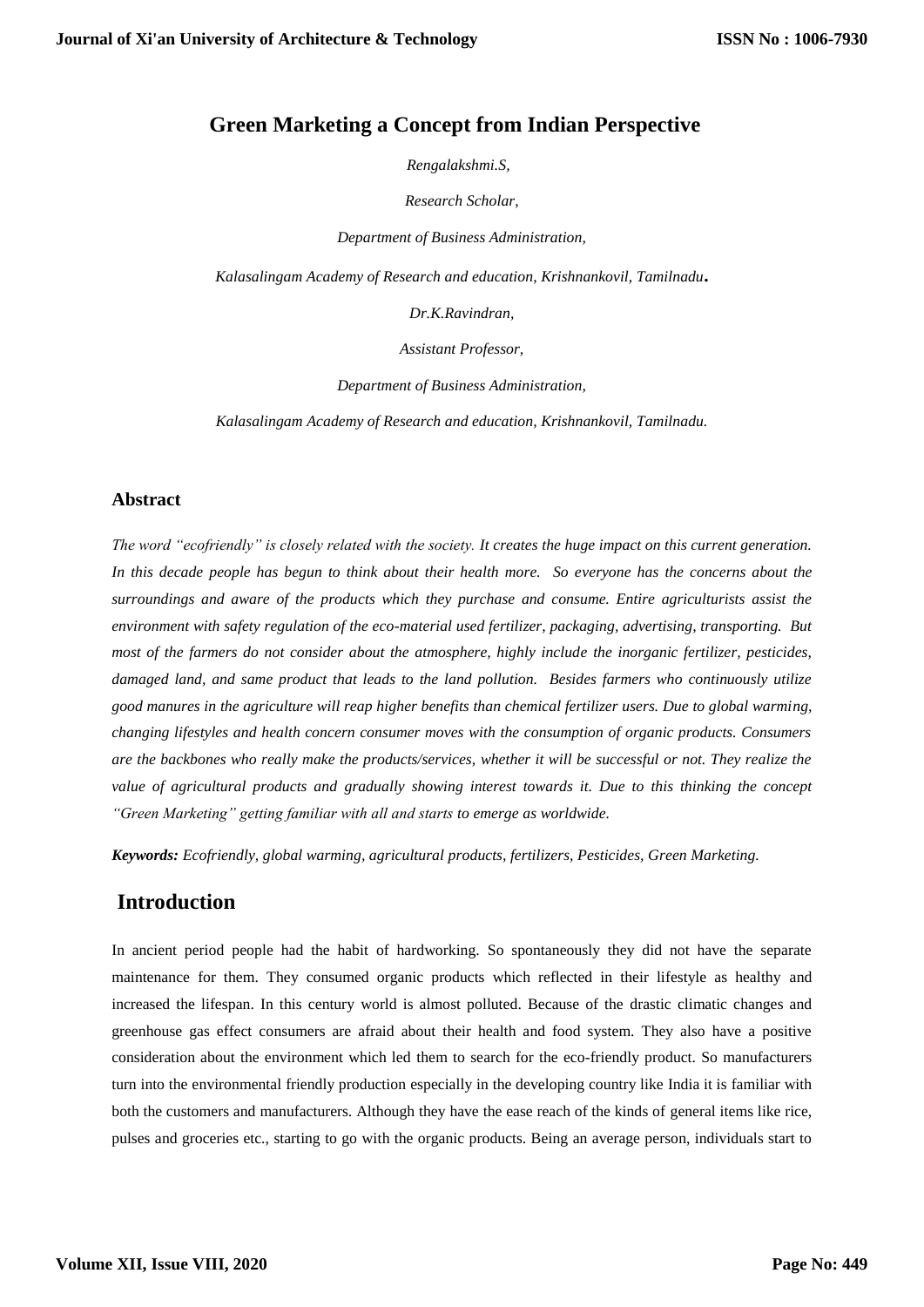think that they have the responsibility to protect the environment for their future generation. Slowly this thought made the all business sectors to produce their goods in eco-responsible way which has no negative side impacts.

# **Objective of the study**

- 1. To understand the concept of Green Marketing.
- 2. To know the raising needs and challenges of green marketing in India.
- 3. To identify the recent green marketing practices those are successfully undertaken in India.

# **Research Methodology**

 This study is entirely based on secondary data where the data obtained from Journals, articles and research findings.

# **Literature review**

 **Dr.Rajeev Kumar 'Ranjan' (2019)** on his paper entitled "Green Marketing an exploration through qualitative research" examined the concept of Green Marketing. He also observed that this concept is still new to the research and evolved. The understanding of this concept is lack among few people and not yet reached completely. His study shows that there is a need to focus deeply in the concepts and definitions of green marketing. He made many interviews to academicians and top college faculties to ascertain this concept. Finally he has concluded with the two factors such as Producers and researchers ends up with the thought of "Serving society at large" and consumers could think that "minimal contribution towards earth may not create a large difference".

**Jissy S G and Dr. Vinod. A.S** on their paper "opportunities and challenges of green marketing" showed the opportunities and challenges of green marketing. They have concluded that consumers could understand the concept by explaining the benefits of eco-friendly products and it is a tool to promote their substitute brands as in the tag of "Environmental Marketing".

 **B.Patil**, **(2019)** on his paper "The Theoretical Study of Green Marketing in India: Emerging Opportunities and Challenges" has ascertained the emerging opportunities of green marketing in India. He also explained the various green products which are introduced in India. In his study he examined most of the urban consumers know the concept and there is a need to standard this concept because it is completely new to this country. He ended up with the conclusion of green marketing just starts to popular among the Indian companies as well as the customers.

# **Green marketing- concepts and definitions**

Concept of Green Marketing arouse at the end of 1980s and early 1990s. The initial workshop on "Ecological Marketing" in 1975 turned to first book on green marketing entitled "Ecological Marketing".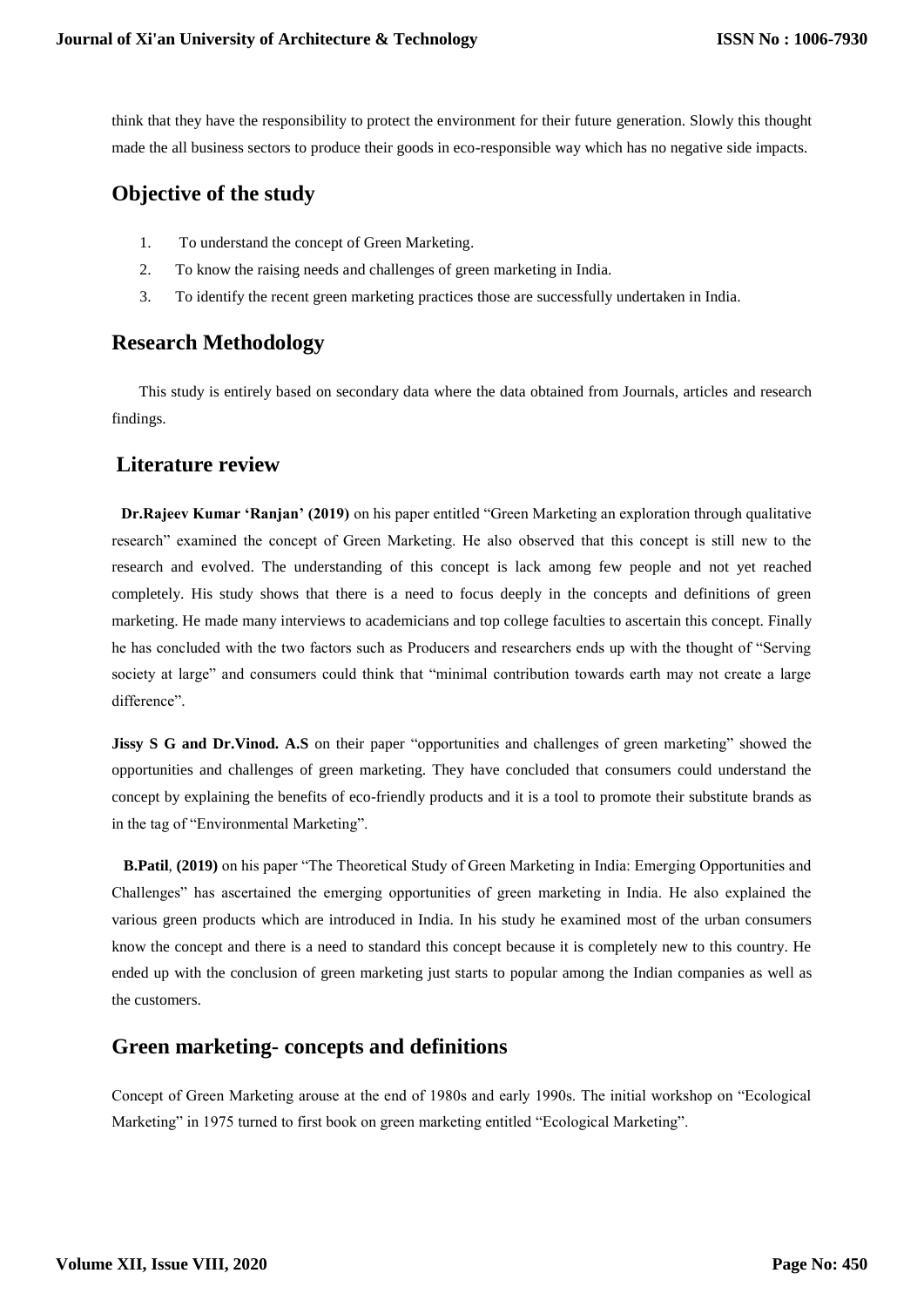The definition by (Fuller, 1999) defined Green Marketing as "the process of planning, implementing, pricing, promotion, and distribution of products in a manner that satisfies the customer need, organizational and the process is compatible with eco-systems."

Green Marketing is the term where the products/services and other marketing functions are of free from harm. These are absolutely showing greenness and socially responsible towards the consumers.

Nowadays world is in the threat of consecutive natural disasters like flood, earthquakes and also ozone layer depletion, global warming. People already begun to move with the alternative ways to protect themselves and the earth. Having these reasons they are taken into the usage of green products. Particularly in India Green Marketing has a reach and some organizations are aware of it. People here are having more health conscious. They know the ancient lifestyle like Ayurveda, Yoga and Siddha. So it is quite easy to familiarize the green marketing and promote it. About 26% of consumers know the green marketing concept.

# **Challenges in green marketing in India**

### **New concept**

 Indian urban and literate consumers only aware of this concept. Still this is new field to the other consumers. So the steps must to undertake to familiarize it among the rural consumers by taking effort in order to understand thoroughly.

### **Cost factor**

It is expensive to create the new product and the R& D activities. There is a lack of promotional programs to implement. There is lot of money has to be spent for launch the product in the market.

### **Sustainability**

As the green marketing strategy is long run concept, so initially it is less profitable.Consumers will purchase if it has no side effects in consuming and additionally it is premium. So it is impossible to satisfy the economically backward consumers.

### **Need for implementing green marketing**

1. Organizations perceive environmental marketing to be an opportunity that can be used to achieve its objectives [Keller, 1987; Shearer, 1990].

2. Organizations believe that they have a moral obligation to be more socially responsible [Davis, 1992; Freeman and Liedtka, 1991; Keller, 1987; McIntosh, 1990; Shearer, 1990;]

3. Governmental bodies are forcing firms to become more responsible [NAAG, 1990;]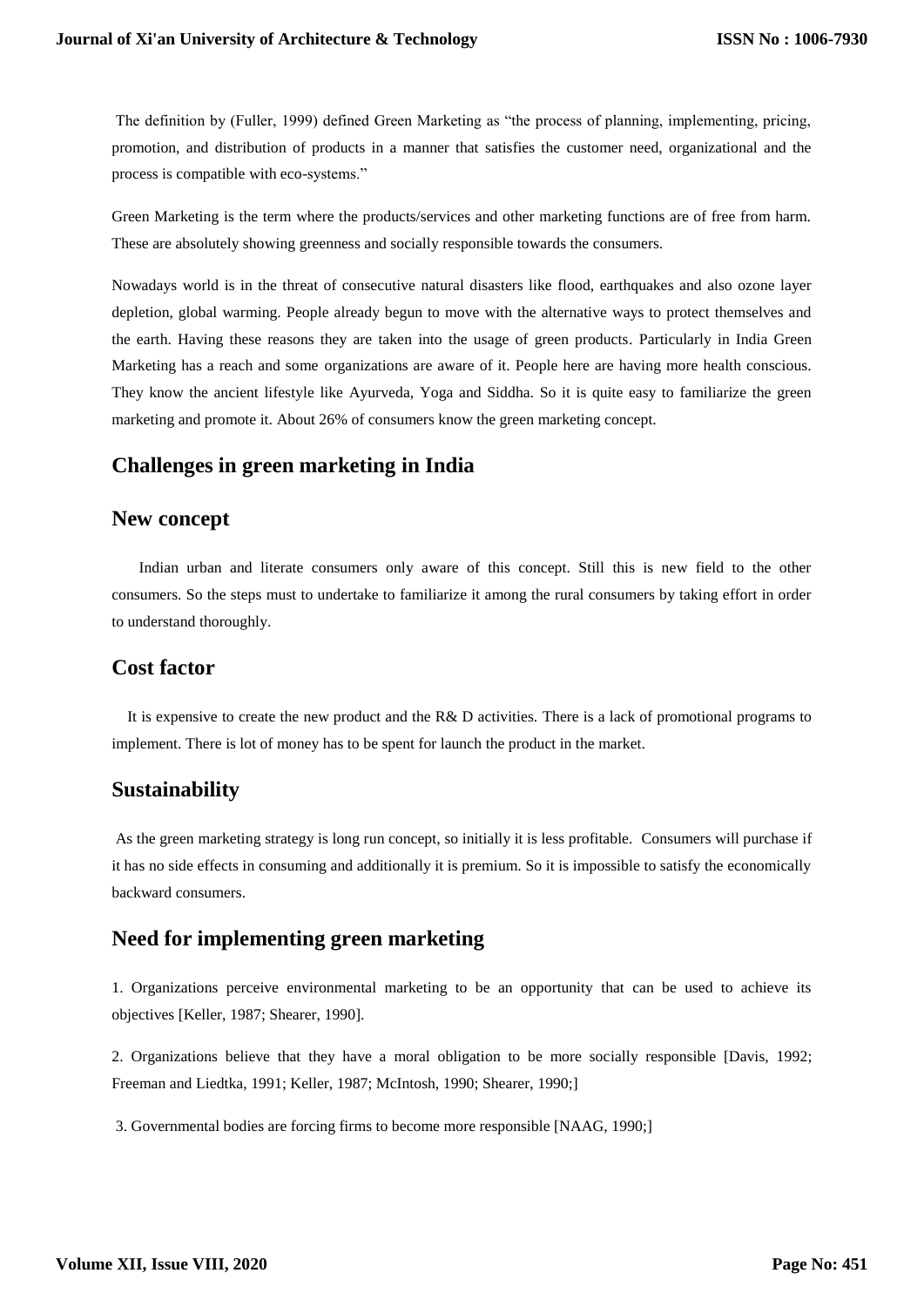4. Competitors environmental activities pressurize firms to change their environmental marketing activities [NAAG, 1990;] and

5. Cost factors associated with waste disposal or reductions in material usage forces firms to modify their behavior [Azzone and Manzini, 1994;].

# **Green marketing practices in India**

- 1. Wipro Info tech (Green It) was India's first organization to dispatch environment benevolent PC peripherals.
- 2. Samsung, was the first to dispatch eco benevolent versatile handsets (made of renewable materials) W510 and F268-in India.
- 3. Oil and Natural Gas Corporation Ltd. (ONGC), India's biggest oil organization, has presented vitality proficient Mokshada Green Crematorium, which spares 60% to 70% of wood and a fourth of the blazing time per incineration.

# **Conclusion**

 The term green marketing creates the huge impact because of its unique features and environmental friendly manner. Raising global warming issues has led this concept more eminent. But there is yet to reach in semi urban and rural areas. Consumers are needed to know this concept entirely. There is lot of promotional activities are essential to take to spread the green marketing concept. In this digital era it is easier to promote and will make the current generation to understand. At finally customer satisfaction is more important. Firms have the responsibility to meet up their needs and wants in ecological manner.